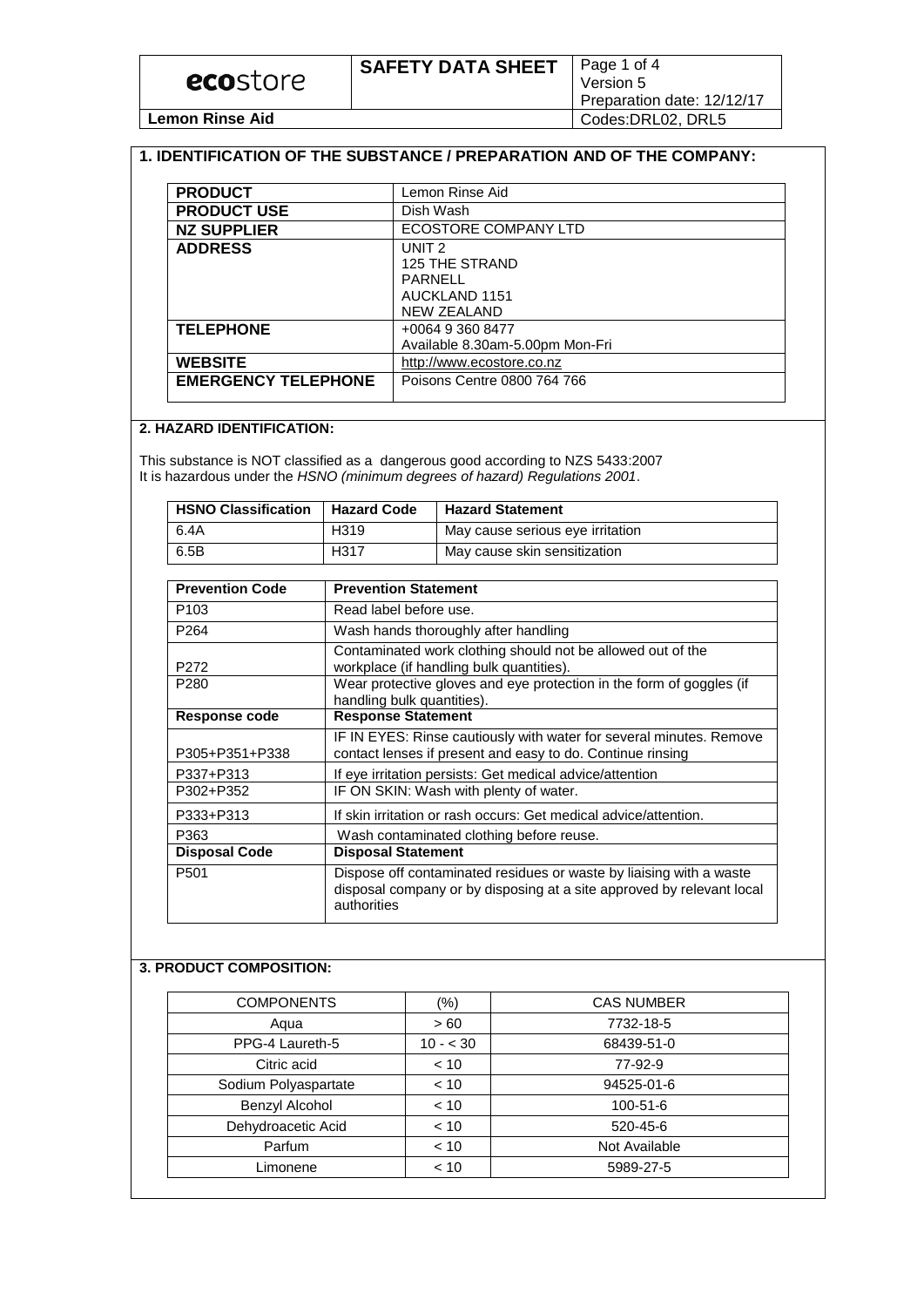## **4. FIRST AID MEASURES:**

| <b>INHALATION</b> | Not likely to be a problem                                                                                                                                      |
|-------------------|-----------------------------------------------------------------------------------------------------------------------------------------------------------------|
| <b>SKIN</b>       | Rinse with plenty of water. May cause slight irritation<br>in some individuals                                                                                  |
| <b>EYES</b>       | Flush with water for 15 minutes while holding eyelids open.<br>Remove contact lenses if applicable and able. If irritation<br>continues seek medical attention. |
| INGESTION         | Immediately rinse mouth with water. If swallowed do not<br>induce vomiting. Drink plenty of water and seek medical<br>advice if patient is distressed.          |

## **5. FIRE FIGHTING MEASURES:**

| <b>HAZARD TYPE</b>            | Not flammable or combustible                             |
|-------------------------------|----------------------------------------------------------|
| <b>HAZARDS FROM</b>           | Under fire conditions this product may emit toxic and/or |
| DECOMPOSITION PRODUCTS        | irritating fumes                                         |
| <b>SUITABLE EXTINGUISHING</b> | Coarse or fine water spray                               |
| <b>MEDIA</b>                  |                                                          |
| <b>PRECAUTIONS FOR FIRE-</b>  | Wear chemical protective suit and breathing apparatus    |
| <b>FIGHTERS AND SPECIAL</b>   |                                                          |
| PROTECTIVE CLOTHING           |                                                          |
| <b>HAZCHEM CODE</b>           | 2X                                                       |

## **6. ACCIDENTAL RELEASE MEASURES:**

| PERSONAL PRECAUTIONS      | Wear protective equipment to prevent skin, eye contact and<br>breathing in vapour.                                                                 |
|---------------------------|----------------------------------------------------------------------------------------------------------------------------------------------------|
| EMERGENCY PROCEDURES      | Do not discharge large amount into drains/surface<br>waters/groundwater; if so advise local emergency services.                                    |
| CLEANING UP SMALL AMOUNTS | Mop up and wash surface well with water.                                                                                                           |
| CLEANING UP LARGE AMOUNTS | Dike spillage. Protect drains. Place inert, absorbent material<br>over the spill. Dispose off absorbed material in accordance<br>with regulations. |

# **7. HANDLING AND STORAGE:**

| <b>PRECAUTIONS FOR SAFE</b> | Keep away from foodstuffs or animal feeds. Regularly check    |
|-----------------------------|---------------------------------------------------------------|
| <b>HANDLING</b>             | bulk containers for leaks and damage                          |
| I CONDITIONS FOR SAFE       | Keep containers tightly closed when not in use. Store in cool |
| I STORAGE                   | dry place out of direct sunlight.                             |

## **8. EXPOSURE CONTROLS AND PERSONAL PROTECTION:**

| OCCUPATIONAL EXPOSURE<br><b>LIMITS</b> | Not Available                                     |
|----------------------------------------|---------------------------------------------------|
| <b>ENGINEERING CONTROLS</b>            | None                                              |
| PERSONAL PROTECTION                    | Respiratory protection: None required             |
| EQUIPMENT (PPE)                        | Eye protection: Safety goggles                    |
|                                        | Hand protection: Chemical resistant gloves        |
| (when handling bulk liquid)            | Body Protection: Chemical aprons and/or cover-all |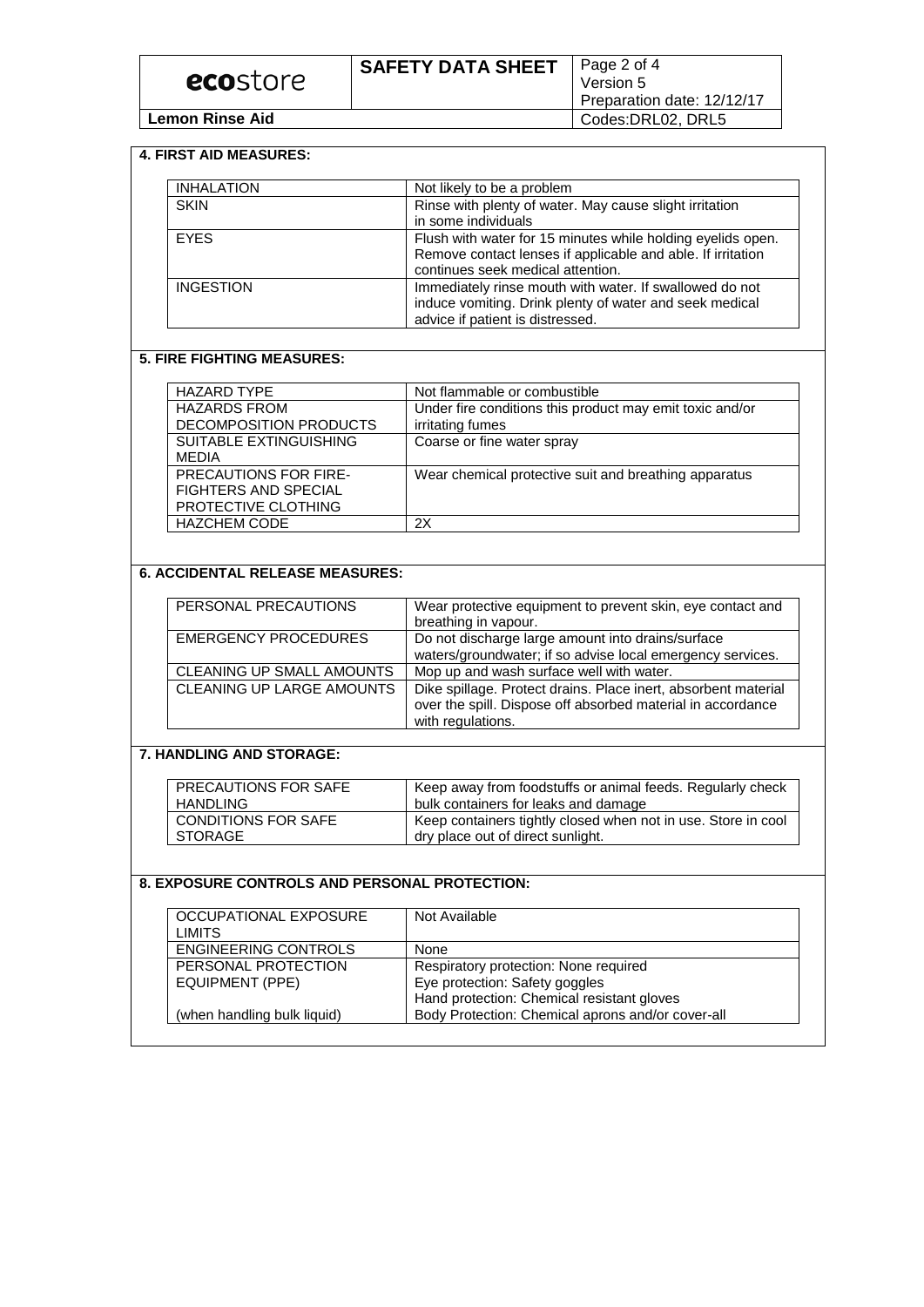#### **9. PHYSICAL AND CHEMICAL PROPERTIES:** APPEARANCE Light amber, free-flowing liquid<br>
ODOUR
Characteristic lemon odour Characteristic lemon odour pH (UNDILUTED) 2.2-3.0 FREEZING PT (°C) <0 °C BOILING PT (°C) >100°C FLASH POINT Not applicable FLAMMABILITY | Non-combustible liquid VAPOUR PRESSURE @25C (mm Hg) Approx. 24 VAPOUR DENSITY (air) | <1 SOLUBILITY Completely soluble in water SPECIFIC GRAVITY | Approx. 1g/mL

### **10. STABILITY AND REACTIVITY:**

VISCOSITY, @25C (mpas) | Not Applicable

| <b>CHEMICAL STABILITY</b>             | Stable under normal ambient and anticipated storage and<br>handling conditions of temperature and pressure. |  |
|---------------------------------------|-------------------------------------------------------------------------------------------------------------|--|
| <b>CONDITIONS TO AVOID</b>            | Temperatures above 50°C and below 0°C                                                                       |  |
| INCOMPATIBLE MATERIALS                | Strong acids and alkalis                                                                                    |  |
| HAZARDOUS DECOMPOSITION<br>I PRODUCTS | No hazardous decomposition products if stored and handled<br>correctly.                                     |  |

## **11. TOXICOLOGICAL INFORMATION:**

| <b>Acute Oral Toxicity</b> | LD <sub>50</sub> Rat (oral) (Estimated only)<br>>5000 mg/kg |  |
|----------------------------|-------------------------------------------------------------|--|
| Eye                        | May cause serious eye irritation                            |  |
| <b>Skin</b>                | May cause skin sensitization                                |  |
| Ingestion                  | May irritate the gastric tract causing nausea and vomiting  |  |
| Inhalation                 | None anticipated                                            |  |
| Long term Effects          | None anticipated                                            |  |

## **12. ECOTOXICOLOGICAL INFORMATION**

| <b>ENVIRONMENTAL</b>   | Non hazardous                         |
|------------------------|---------------------------------------|
| <b>PRECAUTIONS</b>     |                                       |
| ECOLOGICAL TOXICITY    | Non hazardous                         |
| ENVIRONMENTAL FATE     | Soil: Not expected to persist in soil |
|                        | Water: Not Available                  |
| ENVIRONMENTAL EXPOSURE | EEL(Water) Not available              |
| LIMITS                 |                                       |

#### **13. DISPOSAL CONSIDERATIONS**

| DISPOSAL METHODS                                    | Empty containers can be recycled |
|-----------------------------------------------------|----------------------------------|
| SPECIAL PRECAUTIONS FOR<br>LANDFILL OR INCINERATION | None.                            |

# **14. TRANSPORT INFORMATION**

Not a dangerous good for road (under NZS5433; 2007), train, marine or air transport.